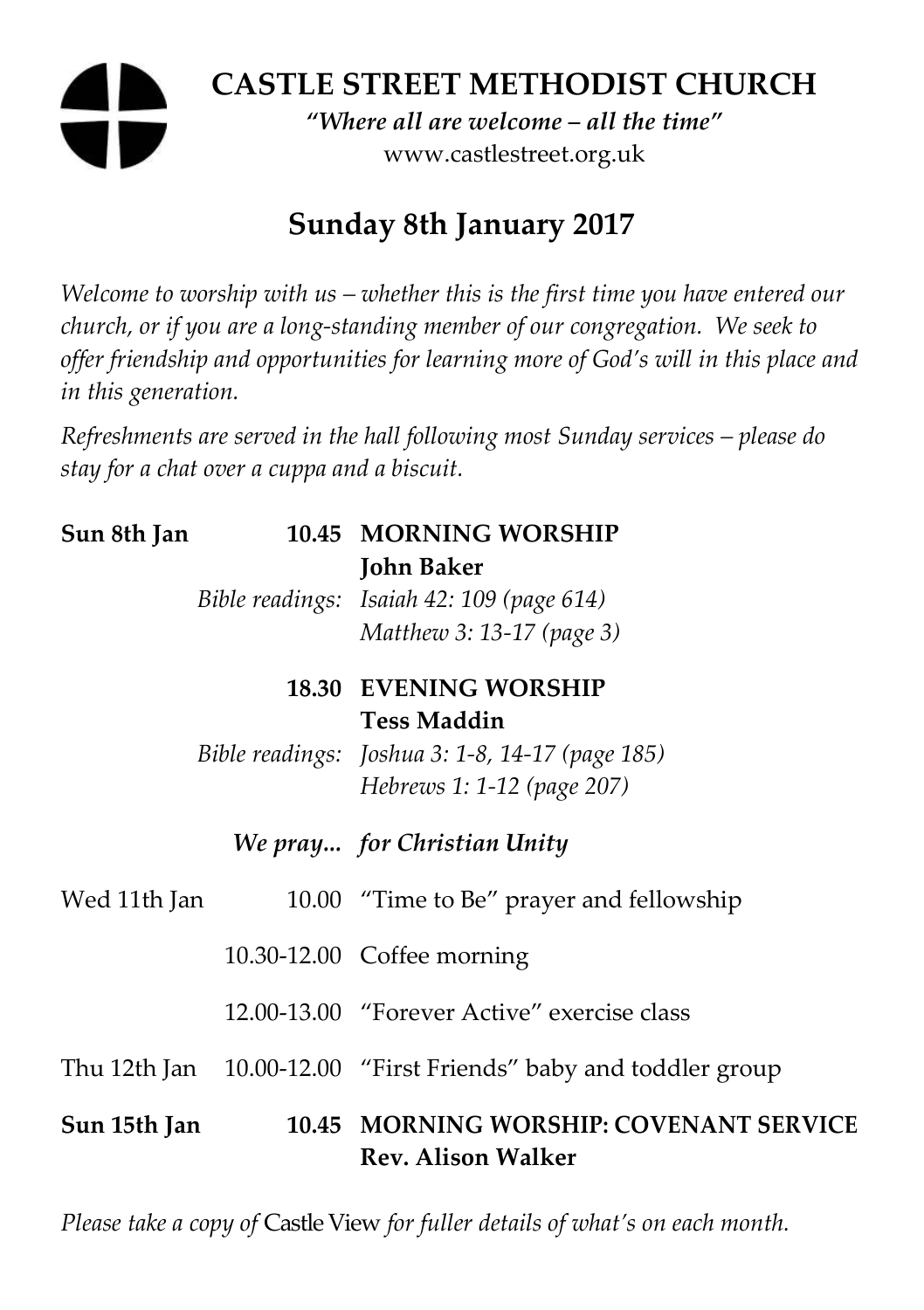# **Next Sunday evening**

As a result of the first Sunday of January being New Year's Day, the twice monthly Iona Services at St. Luke's have been moved to the second and fourth Sundays this month (instead of the first and third). So there is no Iona Service next Sunday evening, and neither will there be a service at Castle Street (because the Plan had been put together before this was discovered). If you would like to attend an evening service next week, then we'd encourage you to go to Wesley, where Revd. Alan Ashton will be leading a Covenant Service, starting at 6.30pm.

+\*\*\*\*\*\*\*

## **"Science Meets Faith" at Wesley Methodist Church**

The first lecture of 2017 takes place tomorrow evening (Monday 9th January). Dr. Rhoda Hawkins of the Department of Physics and Astronomy, University of Sheffield, will give a talk entitled "Cells, cancer and Christianity: a Physicist's Perspective". It starts at 7.45pm with light refreshments served from 7.15pm. Admission is free; there is a retiring collection. For more information about the Science Meets Faith series, visit www.wesleycam.org.uk/sciencemeetsfaith.htm.

+\*\*\*\*\*\*\*

### **Wesley Fireside – Tuesday 10th January at 2.30pm**

This month's speaker is Revd. Alan Ashton. In his talk "From on note to sitting down", Alan tells his Methodist story from becoming a local preacher to "retirement".

#### +\*\*\*\*\*\*\*

**"Big Issues" at Histon Methodist Church: "Jesus goes to the movies"**  An introduction to exploring theology and spirituality through the best (and worst) of contemporary cinema with Revd. Simon Oliver, on Thursday (12th January) starting at 7.30pm. A stimulating and at times controversial series of evenings to challenge your thinking. Coffee, tea and delicious desserts served during the interval.

+\*\*\*\*\*\*\*

# **Faith in the Arts: The Arts, Midrash and Biblical Teaching**

At Wesley Methodist Church on Thursday (12th January) with Revd. Dr. Bruce Birch. It starts at 7.45pm with refreshments from 7.15pm. Free admission, with a retiring collection.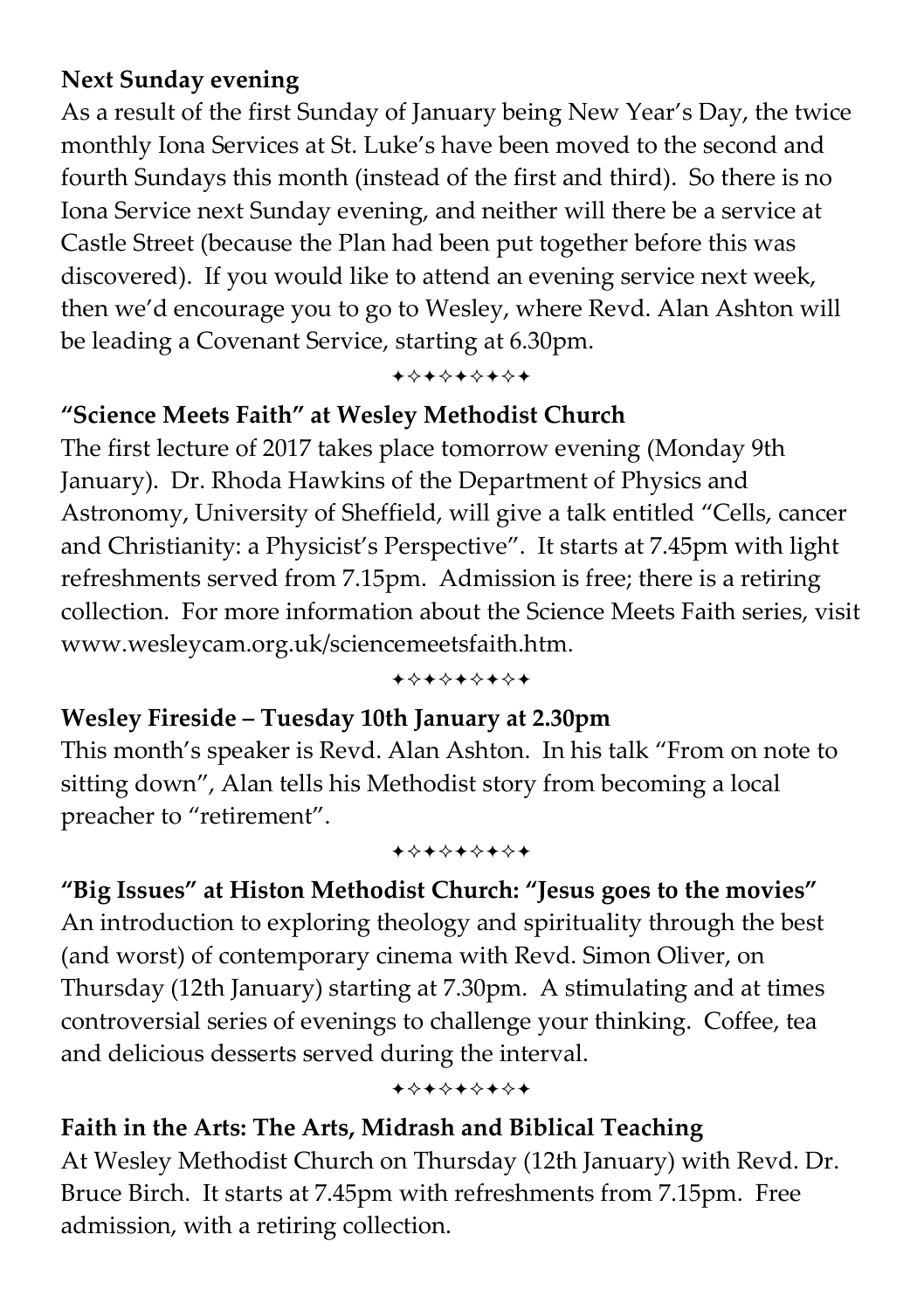# **Special evening for the Week of Prayer for Christian Unity**

On the evening of Thursday 19th January, starting at 7pm, Castle Street is hosting a special Church at Castle event for the Week of Prayer for Christian Unity. The evening will include worship, a talk, discussion, and puddings; the speaker will be Revd. Alexander Jensen, Principal of the Eastern Region Ministry Course since January 2016. The title of his talk is "The Reformation between Religious Renewal and Power Politics".

The Reformation of the sixteenth century changed the religious landscape in Western Europe completely and all Churches in Western Europe changed beyond recognition as a result. The identity of all Western European Churches is shaped by the reformation in one way or another. Unfortunately, the way in which this did happen is obscured by the myths the different denominations tell about the Reformation. The speaker will explore the Reformation as a religious renewal movement responding to specific problems and issues that arose in the late Middle Ages, and also as a response to a specific political situation in the sixteenth century, the rise of the House of Habsburg. Whilst in itself an interesting piece of history, it will also help us to look beyond the denominations' foundational myths and understand a bit better where we are coming from.

A native of Germany, Alexander Jensen studied theology at the universities of Tübingen, Durham and Oxford. After serving as a parish priest in Stockton-on-Tees, he became Lecturer in Divinity at the Church of Ireland Theological College with Trinity College, Dublin. In 2005 he took up the position of Lecturer (from 2008 Senior Lecturer) in Systematic Theology at Murdoch University with Perth Theological Hall in Perth, Western Australia, from 2006 to 2012 serving as Principal of the Theological Hall. Alex's PhD was in New Testament (hermeneutics and John's Gospel); his scholarly interests lie in theological hermeneutics, doctrine of God, Christology and secularisation. His publications include *Divine Providence and Human Agency: Trinity, Creation and Freedom* (Ashgate, 2014), *Theological Hermeneutics* (SCM, 2007) and *John's Gospel as Witness: The Development of the early Christian Language of Faith* (Ashgate, 2004). Alex has a great passion for teaching, and was awarded a Citation for Outstanding Contributions to Student Learning by the Australian Teaching and Learning Council in 2011.